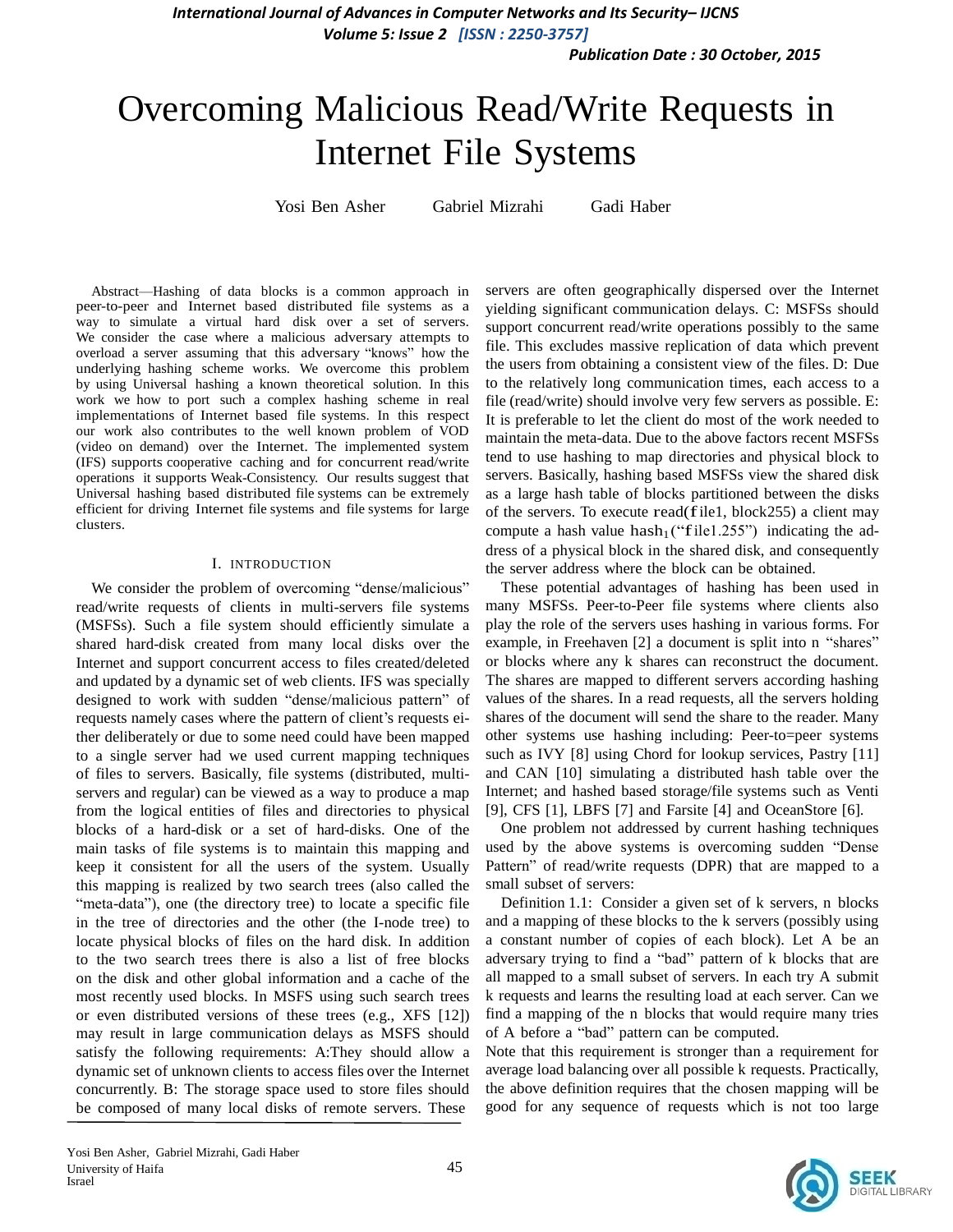

Fig. 1. Two cases of DPRs that are solved by using a different mapping of blocks to servers.

Though hashing is believed to have good load balancing properties it is clearly not capable of blocking bad cases of DPRs. This problem has been studied in a different context, namely that of simulating shared memory over a set processors each having a local module of memory. This problem, known as DMM (Distributed Memory Machines) simulation, was solved using a complex hashing schemes [3] which will be described later on. In this work we show that these hashing schemes can be also used for MSFSs. Intuitively, DMM simulation uses universal hashing to obtain an almost randomly mapping among the modules (the disks of remote servers in our case). In this way the probability that a sequence of requests will fail (one of them will load some memory module) is low. Special care was also given to implementing other aspects of MSFS such as cooperative caches namely fetching blocks from near clients instead of from remote servers. The issue of maintaining some notion of consistency had to be checked as well. This was done in order to verify that using such complex hashing scheme does not prevent the usage of cooperative caches and consistency notion.

#### II. GENERAL MODE OF OPERATION

We describe general features of the IFS and how it works. We mainly focus on the way hashing can be used to create a file system which satisfies the requirements given in the introduction. The IFS consists of the following components: 1) A large virtual hard-disk (VHD) is created over the servers of the IFS, consisting of equal sized storage areas in each machine. The blocks of the VHD are distributed among the local disks of the machines constituting the IFS. Each machine runs an IFS server that send/receives physical blocks of the VHD to the clients. There can be several user applications which access the VHD through the same IFS client. The client holds suitable data to allow each application to access its set of opened files. 2) The mapping between logical blocks file  $\times$  #block<sub>infile</sub> and physical blocks on the VHD is made by means of hash functions. This mapping forms the first level of hashing as described in figure 2. 3) IFS clients can use local caching; when the cache becomes full, the client flashes a block from the cache to the suitable servers. The IFS allows a client to fetch a block from a client's cache rather than from a remote IFS server. This mechanism is called "cooperative caches" and is used to reduce the load of sending complete blocks from the servers. 4) There is another level of hashing



*Publication Date : 30 October, 2015*

#### Fig. 2. Two clients updating the same block (main stages).

which is responsible for distributing the physical blocks of the VHD among the IFS servers. This level (refer to as the second level of hashing in figure 2) is used to generate pseudorandom distribution of the blocks in the VHD as described in the introduction. This level of hashing partitions the load equally among the IFS servers and allows concurrent access to the VHD. 5) Each physical block is replicated three times, on three different IFS servers. Each read/write operation of a block requires fetching/updating two out of these three copies (also called the "majority rule"). Time stamps are used to determine which of these two copies is the most updated. 6) Using local caches destroys the consistency of the VHD and each client can have a different view of the VHD. IFS allow applications to use a mechanism of "tokens" in order to update caches with a correct view of the VHD.

Figure 2 depicts the main stages in the execution of two concurrent write operations  $w(f, B12, "a")||w(f, B12, "a")$ made by two IFS clients. This involve three IFS servers holding the three copies of B12. The majority rule of IFS implies that the result of these two writes is that B12 will contain "a".

#### III. DETAILED OPERATION OF THE IFS

Following the basic idea of DMM simulations, the hashing scheme used by the IFS to access data works as follows:

- There is a family of universal hash functions *H =*  ${h_{a,b}(x) = ((a \cdot x + b) \mod k) \mod p}$  where  $k =$ *prime(* $\langle \nu h d \rangle$ *, a, b*  $\in$  [1, ..., k] and p is the number of servers (prime) and  $\sqrt{v}$  is the size of the virtual hard disk (total number of blocks).
- Initially we choose at random three functions  $h^1$ ,  $h^2$ ,  $h^3$ from H by choosing their coefficients a, b at random, and store them along with some other information at a common location. When an IFS server (IFS<sub>*i*</sub>) starts to run (our analogue to the mounting operation of regular file systems) it will access this common location and thus gets the chosen hash functions and a pointer to its local part in the VHD. Note that the same machine can host several separate IFSs. Each server(IFS $_i$ ) is responsible for storing every block *B<sub>x</sub>*</sub> of *f* for which either  $h^1(B_x) = i h^2(B_x) = i$  or  $h^3$  $(B_x) = i$  consequently there will be three copies of each block. For fault tolerance ability, one should resolve the rare case where  $h^1(B_x) = h^2(B_x) = h^3(B_x)$  so that not all three copies will be stored on the same machine.

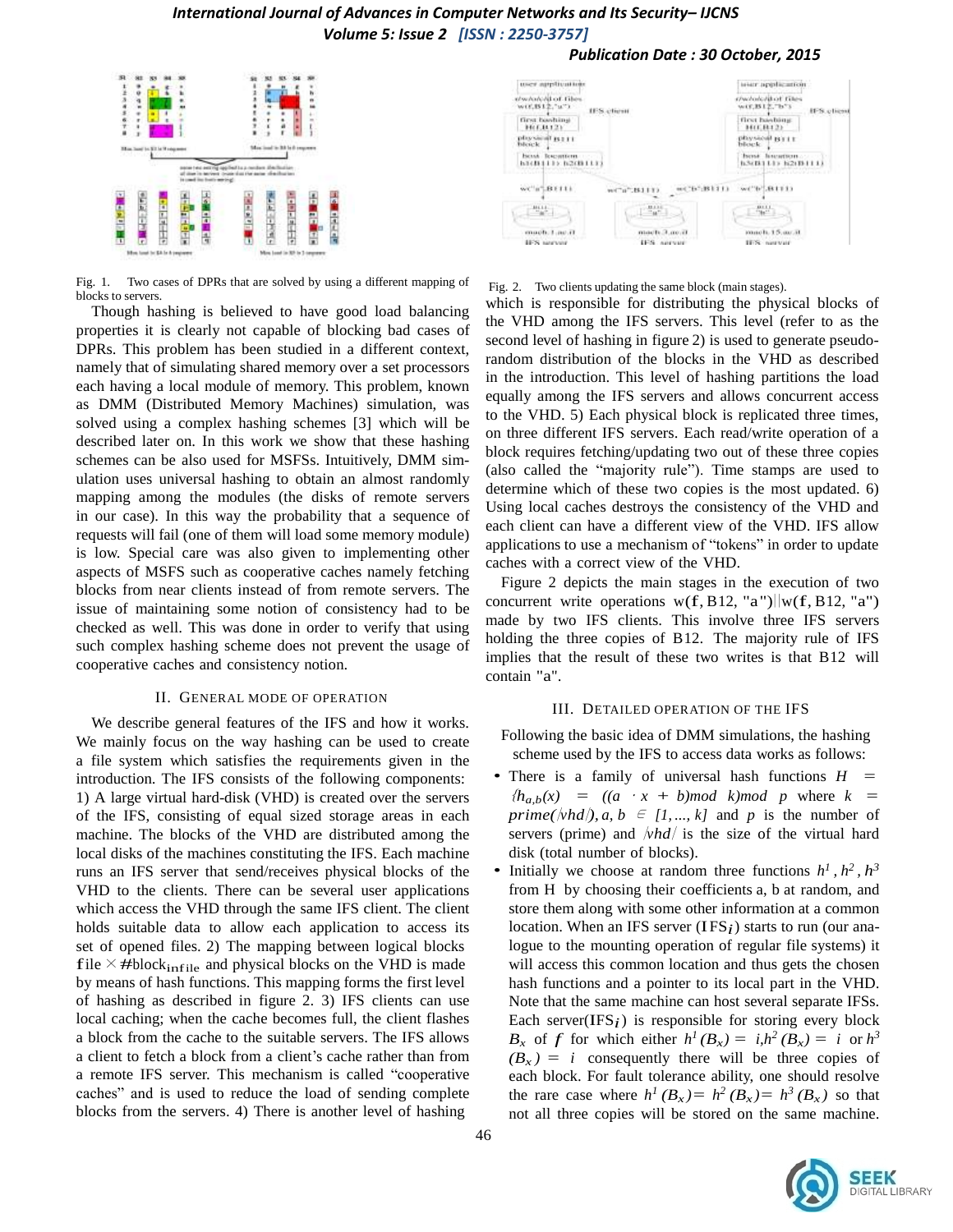### *Publication Date : 30 October, 2015*

• When a client wants to access (read/write) a block  $B_x$ which is not present in its local cache it sends requests to two servers. Fetching a block  $B_x$  to the cache of client  $CL_i$  requires fetching two copies  $B^1$ ,  $B^2$  out of the three x x

possible. This is done using the three functions  $h<sup>1</sup>$ ,  $h<sup>2</sup>$ ,  $h<sup>3</sup>$ in a random order to fetch two copies. Of the two copies, we select the one with the highest global time tag, and store it in the cache. The global time tag indicates the last global time that this block. has been updated. Finally, the list of clients associated with  $B_x$  in the two servers from which  $B_x$  was fetched is updated to include the fact that the initiating client has the most recent copy of  $B_x$  in its cache.

- When a client's cache becomes full the least recently used blocks are "flashed" to the servers to be stored. Assume that a client wants to flash  $B_x$ : we choose (at random) two hash functions (out of  $h^1$ ,  $h^2$ ,  $h^3$ ) and send two copies of  $B_x$  to the suitable servers. The list of clients associated with  $B_x$  (in the two servers from which  $B_x$  was flashed to) is updated to include the fact that the initiating client does not have a copy of  $B_x$  in its cache. Note that the list of clients associated with  $B_x$  in one of the servers can point to a client that does not have a copy of  $B_x$ , in case this client has already flashed  $B_x$  to a different server from the one it was originally fetched from. Finally, the current version does not support "diffs", so when a block is flashed to a server it overwrites the old version of the block at that server. Consequently, for the current version the consistency unit is a block.
- Each server is multi-threaded and thus can handle several requests from different clients simultaneously. The load per server is thus the number of active requests that are being served in a given time unit.

#### IV. METADATA AND COMMANDS IN THE IFS

We describe briefly how the metadata is organized in the clients and the servers and how the basic commands of the IFS are executed. As explained in the introduction, the metadata used in the IFS system should be fully distributed and accessing it should never cause communication among the servers or among the clients. Due to the direct access property of the hashing the metadata in IFS does not include any search trees as in other DFS systems but is mainly focused to manage the files generated by the clients as follows:

Filezero- is a special file in which each block describes a given file (e.g., filenumber (fnum), name, size, last update, permissions, etc.). Thus the information on existing files is kept on the VHD and is accessed when we mount a set of servers. A special property of filezero is that there is only one copy of each block (only one hash function is used to access it), and its blocks are not accessed through the cache. Consequently, only one client can access a given block of file zero at any given time, so that filezero is always consistent with all the clients.

Table of blocks- is a hashed list of all the blocks used in

every server; each entry points to a physical block on the local storage of the current server. Each entry contains a bit indicating if this block is free or being used by a file. This is needed due to the fact that the hashing can cause collisions

and we have to prevent overwriting blocks on the VHD due to collisions. In addition, in the current version we associate with each block a pointer to the last client that requested this block.

Table of open files- Each server has a table of all the opened files (opened by clients so far). For each such file there is a counter counting the number of clients that have opened this file so far. Each entry in this table points to the entry of this file in the table of blocks. The client has also such a table, but with a more complex structure since it has to support several processes/applications which read/write from different locations in a given file.

The set of commands of the IFS include:

*create(fnum, params...)*- creates a new file with file number *fnum*. A client executing this command has to access the server that holds the suitable entry in filezero and to update it if necessary. Note that since the blocks of filezero are not replicated, there is only one server that needs to be updated. *delete(fnum)*- deletes <sup>a</sup> file making its blocks on VHD free so that they can be used by future write operations. The delete is never executed until all the clients that have opened this file have closed it (using the counters in the tables of open files). Since there is only one server which "owns" the entry of *fnum* in filezero, only one client can delete <sup>a</sup> file at any given time (i.e., future delete operations will be directed to that server and will be rejected). Similarly, it is not possible to open or create a file which is currently being deleted. After the server that owns the suitable block in filezero acknowledges the delete, the initiating client sends a "free" instruction to all the servers indicating that they should mark all the blocks allocated to this file as free. When all the servers acknowledge that all the blocks of the deleted file have been marked as free (searching in the table of blocks) the client can instruct the master server to modify the entry of that file in filezero. The open/close instructions work in a similar way, updating the counter of opened files in the table of opened files in the server that owns the entry of the underlying file in filezero. *write(fnum, buffer, #bytes)*- writes *#bytes* from the buffer at the "end" of the file fnum. The write operation verifies that the file has been opened by the initiating client. The client has suitable data-structures (similar to those used in common file systems) allowing a set of processes on the client's machine to write at the end of the files which they have opened. The data is written to the local cache to be flashed later on to two servers when the cache becomes full. The read instruction works in a similar way. IFS also supports seek operations which are basically local operations of the client.

## V. CONSISTENCY

We now discuss consistency problems in the IFS and how they have been addressed. Consistency problems are basically generated when clients can have different views of the vhd.

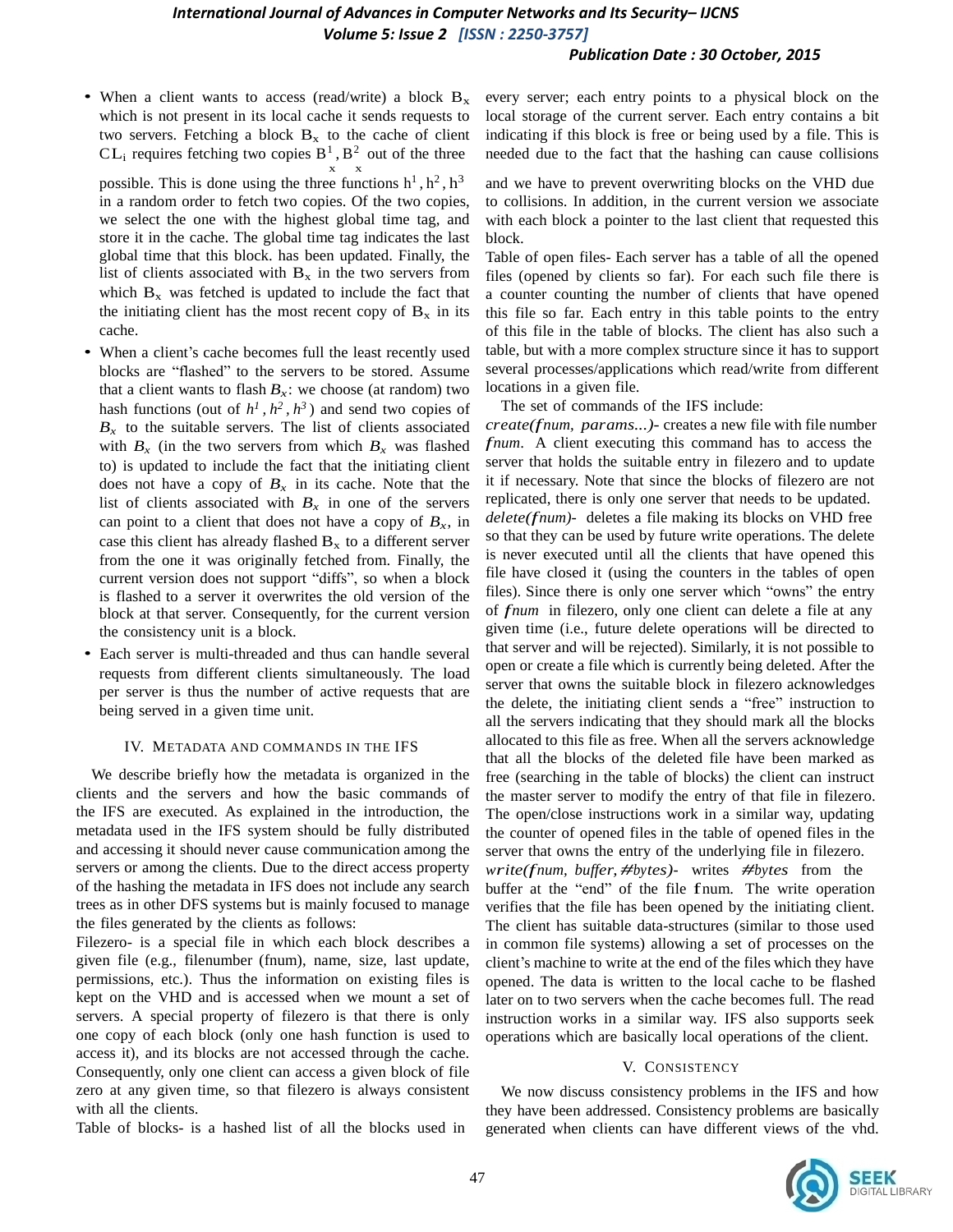## *Publication Date : 30 October, 2015*

This can happen when the local caches of two or more clients have different values of the same block.

We consider two main types of consistency models: Strict consistency: This requires that a read operation will return the value written by the most recent write operation according to a global clock (all Unix file systems and many other obey this semantic). Implementing strict consistency in a DFS implies that before every update of a block, all the copies of this block in the caches of other clients must be invalidated. These invalidations are too costly, so most Distributed file systems do not implement Strict consistency. In AFS, for example, Strict consistency is implemented only at the granularity of complete files. Release consistency: Introduced in [5], this allows multiple copies of a block in several clients to be updated concurrently without any invalidation. It assumes an explicit synchronization instruction of exchanging a token between two machines, such that after receiving the token the local cache of one machine is made consistent with the cache of the machine from which the token was received. This is a very efficient form of consistency, but requires the programmer explicitly to use the token mechanism.

We currently approximate strict consistency by using the local clock for time stamps and leave it to the application

or them). Using the tokens is an expensive operation because<br>the update list must be sent through the Internet. It thus seems<br>more reasonable not to use the tokens frequently but instead to limit the cache size to a small number of blocks. In this way ing/storing blocks. Release consistency in IFS is supported via a token mechanism, which works as follows. Each server has a unique token which can be held by at most one client. A client that tries to acquire a token is blocked until the token is released by another client or by the server that owns the token. A list of updates is associated with every token; each update in the list describes a modification of some block made by a client to a cached copy of that block when this client acquired the token. Thus, accessing the vhd can be serialized if all the writes to a given file or block are executed under the scope of acquiring and releasing a pre-designated token. By acquiring a token, a client updates its cache using the update list. Similarly, when a token is released the updates made by the client while holding the token are added to the update list of that token. Several techniques can be used to keep the update list from becoming too big (the current version of the IFS supports one of them). Using the tokens is an expensive operation because the update list must be sent through the Internet. It thus seems the servers are frequently updated by blocks that are being flashed by the clients, yielding relatively consistent view of the VHD.

#### VI. EXPERIMENTAL RESULTS

Two experiments where designed to test two premises of the IFS: A: For a fixed number of clients, using more servers, should increase the quantity of blocks that each client can receive in a time unit. B: The DMM simulation scheme used in the IFS successfully distributes the load among the servers for sufficiently large sequences of requests. Note that we do not test the system against a malicious adversary trying to

fail the system as this property is theoretically proved in the DMM simulation problem. We only focus on showing that the system work efficiently in spite of the underlying complex hashing scheme. We used a cluster of about 16 PC machines connected by two fast Ethernet switches to approximate an IFS setting over the Internet. Each client read consecutive blocks from a small set of files that where written on the VHD before the experiments took place. A central monitor was used to measure the amount of block that each client received and each server sent in a given time interval.

To test the expected slowdown caused by serving too many clients running a video player, one must use significantly more machines than those available to us. For example, we tested a system with one server and several video players clients and still observed reasonable display rates and reasonable video images. Evidently, such a small number of machines is not sufficient to produce meaningful loads the IFS such that viewing a video movie is damaged (as frequently happens when video movie is watched over the Internet). We therefore used in some cases an artificial client which just read the blocks of a video file but did not display them and by so obtained clients which can "load" the system (each such client represents several read VOD clients watching movies over the

Figure 3 describes the average number of received blocks of one client, in a time unit, as a function of different number of clients  $(C =)$  and servers  $(S =)$ used in the IFS test configuration. For example, the results for five clients show a clear speed up when more servers where used, e.g. 500 blocks with five servers compared with 125 blocks with two servers. In general, these results verify the expectation that the hashing scheme balances the load among the servers. However, some non-linear effects are also revealed by these results, e.g., using more clients (8 . . . 13) with five servers did not decreased the average number of received blocks as expected. We assume that these are only negligible effects caused by the average operation of the number of packets received by each client.



#### #servers-#clients

Fig. 3. Average number of received blocks in a time unit for a single client.

We were thus ready to check more closely the distribution of non-balanced situations. We set a monitor which synchronized all the servers and the clients in the system to work synchronously by waiting for acknowledgment from the monitor after each message sent to a client or to a server. The monitor measured the number of servers that were not serving any client (called "empty" servers) in a time unit of two steps of